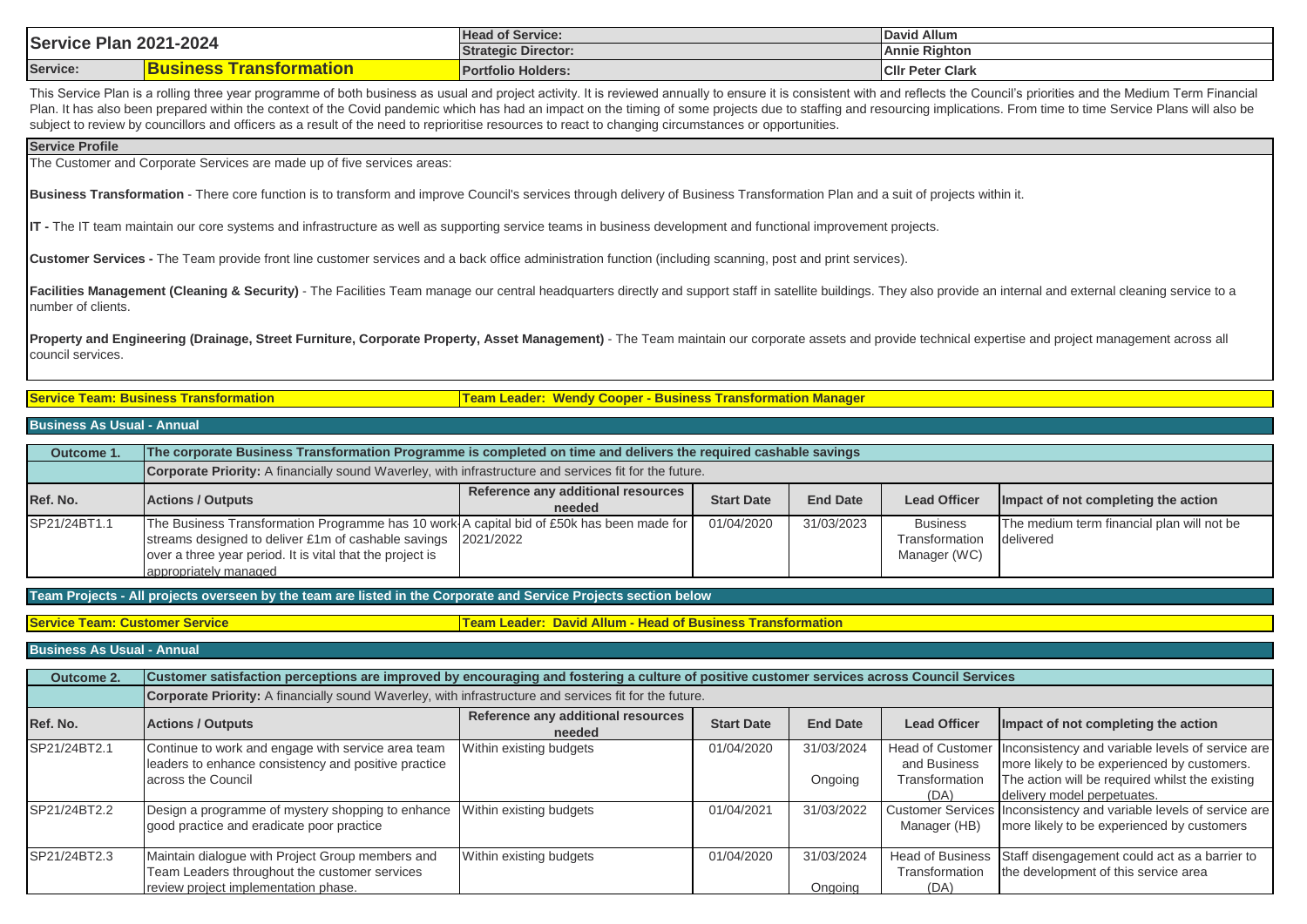# **Business As Usual - Annual**

| Outcome 3.   | An effective support infrastructure is provided to Members and Staff                                                     |                                                     |                   |                       |                                   |                                                                                                                       |  |  |  |
|--------------|--------------------------------------------------------------------------------------------------------------------------|-----------------------------------------------------|-------------------|-----------------------|-----------------------------------|-----------------------------------------------------------------------------------------------------------------------|--|--|--|
|              | <b>Corporate Priority:</b> A financially sound Waverley, with infrastructure and services fit for the future.            |                                                     |                   |                       |                                   |                                                                                                                       |  |  |  |
| Ref. No.     | <b>Actions / Outputs</b>                                                                                                 | Reference any additional resources<br>needed        | <b>Start Date</b> | <b>End Date</b>       | <b>Lead Officer</b>               | Impact of not completing the action                                                                                   |  |  |  |
| SP21/24BT3.1 | Ensure safety and security arrangements and systems Within existing budgets<br>are effective                             |                                                     | 01/04/2020        | 31/03/2024<br>Ongoing | <b>Facilities Manager</b><br>(SH) | There is an increased risk of user safety being<br>compromised                                                        |  |  |  |
| SP21/24BT3.2 | Ensure use of web-cast equipment and other Council<br>Chamber and Member based facilities are maximised<br>and effective | Additional £6k for video conferencing<br>capability | 01/07/2020        | 31/03/2021            | <b>Facilities Manager</b><br>(SH) | Reputational damage can be sustained if there<br>are interruptions to the smooth running of the<br>democratic process |  |  |  |
| SP21/24BT3.3 | Effectively manage the Council's fleet ensuring<br>maximum use from the asset.                                           | Within existing budgets                             | 01/01/2021        | 31/03/2024<br>Ongoing | <b>Facilities Manager</b><br>(SH) | Continuing with the inefficient model of<br>managing the fleet in 3 separate service areas.                           |  |  |  |
| SP21/24BT3.4 | Ensure high standards for cleaning of the Burys as<br>evidenced by the outcome of the internal survey                    | Within existing budgets                             | 01/04/2020        | 31/03/2024<br>Ongoing | <b>Facilities Manager</b><br>(SH) | Reputational damage can be created by poor<br>premises conditions                                                     |  |  |  |

| Outcome 4.   | A profitable external cleaning service is provided                                                            |                                    |                   |                 |                     |                                                         |
|--------------|---------------------------------------------------------------------------------------------------------------|------------------------------------|-------------------|-----------------|---------------------|---------------------------------------------------------|
|              | <b>Corporate Priority:</b> A financially sound Waverley, with infrastructure and services fit for the future. |                                    |                   |                 |                     |                                                         |
| Ref. No.     | <b>Actions / Outputs</b>                                                                                      | Reference any additional resources | <b>Start Date</b> | <b>End Date</b> | <b>Lead Officer</b> | Impact of not completing the action                     |
|              |                                                                                                               | needed                             |                   |                 |                     |                                                         |
| SP21/24BT4.1 | Continue to provide cost effective cleaning services to Within existing budgets                               |                                    | 01/04/2020        | 31/03/2024      |                     | Facilities Manager The Housing Department will have low |
|              | the Housing Department which generate improved                                                                |                                    |                   |                 | (SH)                | satisfaction levels and may have to procure a           |
|              | satisfaction ratings as compared to previous providers                                                        |                                    |                   | Ongoing         |                     | more expensive alternative                              |
|              |                                                                                                               |                                    |                   |                 |                     |                                                         |

**Service Team: IT Team Leader: Linda Frame - IT Manager**

## **Business As Usual - Annual**

| Outcome 5.   | The IT infrastructure is maintained and improved which supports the activity of the Council                                                                                           |                                                                     |                   |                       |                     |                                                                                                     |  |  |
|--------------|---------------------------------------------------------------------------------------------------------------------------------------------------------------------------------------|---------------------------------------------------------------------|-------------------|-----------------------|---------------------|-----------------------------------------------------------------------------------------------------|--|--|
|              | Corporate Priority: A financially sound Waverley, with infrastructure and services fit for the future.                                                                                |                                                                     |                   |                       |                     |                                                                                                     |  |  |
| Ref. No.     | <b>Actions / Outputs</b>                                                                                                                                                              | Reference any additional resources<br>needed                        | <b>Start Date</b> | <b>End Date</b>       | <b>Lead Officer</b> | Impact of not completing the action                                                                 |  |  |
| SP21/24BT5.1 | Design and deliver a capital investment programme<br>which will maintain and enhance the IT infrastructure<br>and applications.                                                       | Capital bids of £150k made for<br>2021/2022                         | 01/04/2021        | 31/03/2022            | IT Manager (LF)     | The integrity of the IT systems may be<br>compromised                                               |  |  |
| SP21/24BT5.2 | Recruit and retain the staff resource to provide service Within existing budget<br>users with the advice and support they require to<br>derive maximum benefit from IT infrastructure |                                                                     | 01/04/2020        | 31/03/2024<br>Ongoing | IT Manager (LF)     | If adequate support is not in place this will lead<br>to inefficient practice amongst service users |  |  |
| SP21/24BT5.3 | Ensure support systems and back up arrangements<br>are in place to minimise service disruption.                                                                                       | Within existing budget                                              | 01/04/2020        | 31/03/2024<br>Ongoing | IT Manager (LF)     | Service failure can lead to significant<br>disruption, dissatisfaction and cost                     |  |  |
| SP21/24BT5.4 | Ensure Members are provided and supported with<br>appropriate technology to enable them to discharge<br>their duties effectively                                                      | Capital bids will be needed according to<br>demand and requirements | 01/04/2020        | 31/03/2024<br>Ongoing | IT Manager (LF)     | Members ability to operate effectively will be<br>compromised                                       |  |  |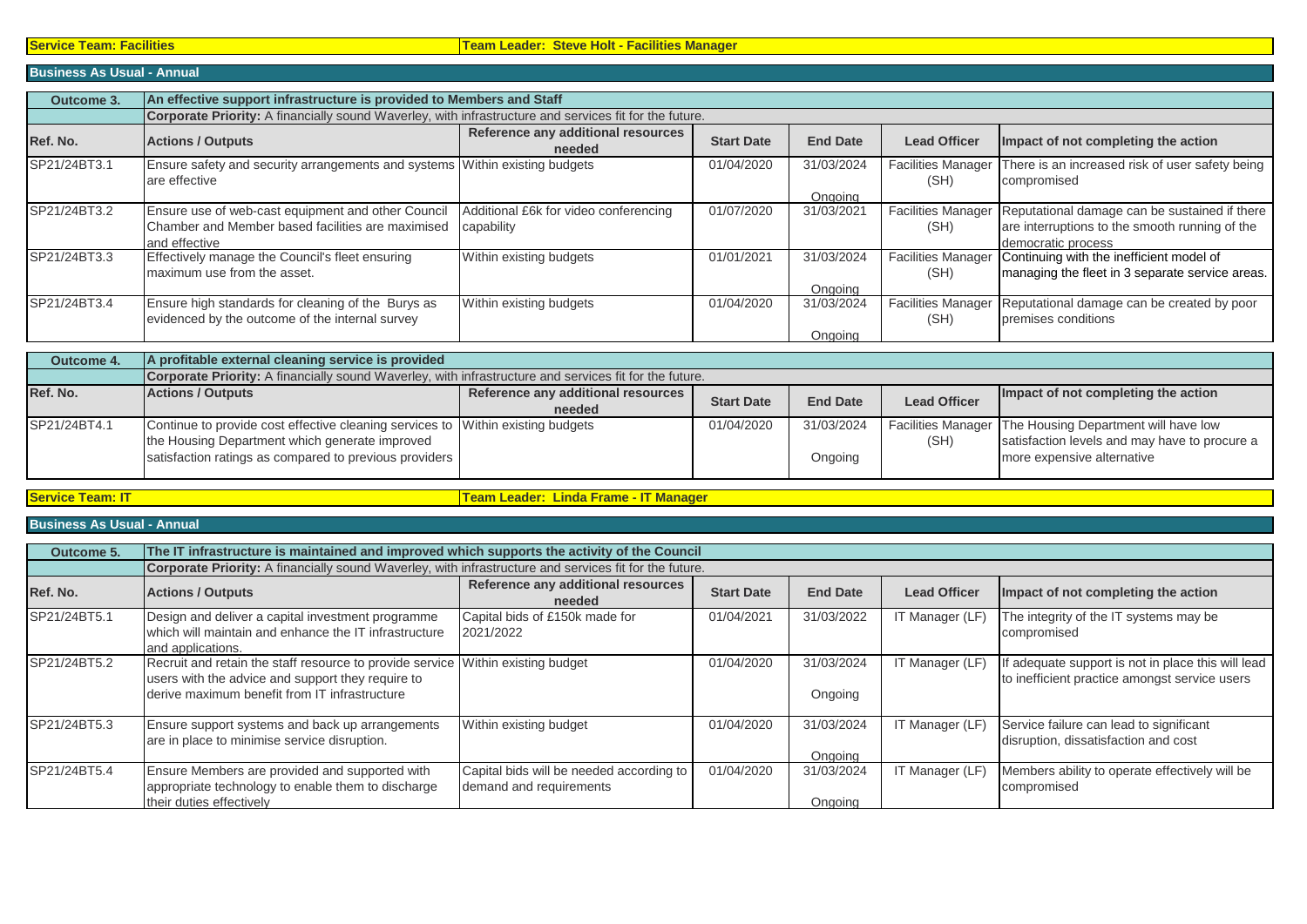| Outcome 6.   | Service areas are enabled to evolve and improve their service offer by facilitating business development. |                                    |                   |                 |                     |                                                |  |
|--------------|-----------------------------------------------------------------------------------------------------------|------------------------------------|-------------------|-----------------|---------------------|------------------------------------------------|--|
|              | Corporate Priority: A financially sound Waverley with infrastructure and services fit for the future.     |                                    |                   |                 |                     |                                                |  |
| Ref. No.     | <b>Actions / Outputs</b>                                                                                  | Reference any additional resources | <b>Start Date</b> | <b>End Date</b> | <b>Lead Officer</b> | Impact of not completing the action            |  |
|              |                                                                                                           | needed                             |                   |                 |                     |                                                |  |
| SP21/24BT6.1 | Complete the implementation of a new core system for Within existing budget                               |                                    | 01/04/2020        | 31/03/2022      | <b>IT Manager</b>   | Service areas will not benefit from optimum    |  |
|              | Building Control, Planning and potentially Land                                                           |                                    |                   |                 | (LF)/Business       | system support                                 |  |
|              | Charges.                                                                                                  |                                    |                   |                 | Transformation      |                                                |  |
|              |                                                                                                           |                                    |                   |                 | Officer (RM)        |                                                |  |
| SP21/24BT6.2 | Implement programme for incremental movement to                                                           | Within existing budgets            | 01/04/2020        | 30/06/2021      | IT Manager (LF)     | The Council's infrastructure will not be based |  |
|              | externally based services beginning with Exchange                                                         |                                    |                   |                 |                     | on the optimum platform                        |  |
|              | and SharePoint                                                                                            |                                    |                   |                 |                     |                                                |  |

# **Team Projects - Multi-year**

| Outcome 7. | The Customer Service Project is supported to develop the technological solutions to achieve review outcomes |                                         |                   |                 |                     |                                                    |  |
|------------|-------------------------------------------------------------------------------------------------------------|-----------------------------------------|-------------------|-----------------|---------------------|----------------------------------------------------|--|
|            | Corporate Priority: A financially sound Waverley, with infrastructure and services fit for the future.      |                                         |                   |                 |                     |                                                    |  |
| Ref. No.   | <b>Actions / Outputs</b>                                                                                    | Reference any additional resources      | <b>Start Date</b> | <b>End Date</b> | <b>Lead Officer</b> | Impact of not completing the action                |  |
|            |                                                                                                             | needed                                  |                   |                 |                     |                                                    |  |
| PR19BT7.1  | Provide and facilitate the solutions needed to                                                              | Significant capital bids have been made | 01/04/2019        | 30/12/2023      | <b>IT Manager</b>   | This work is vital to the delivery of the customer |  |
|            | maximise channel shift, automation and a corporate                                                          | to support this line of activity        |                   |                 | (LF)/Business       | service review objectives                          |  |
|            | customer services team                                                                                      |                                         |                   |                 | Transformation      |                                                    |  |
|            |                                                                                                             |                                         |                   |                 | Manager (WC)        |                                                    |  |

# **Service Team: Customer Services Team Leader: Helen Bower - Customer Services Manager**

## **Business As Usual - Annual**

| Outcome 8.                       | An effective support service function is provided to all Council departments and stakeholders                                                                                                                                                    |                                                                      |                   |                       |                     |                                                                                                                                                                               |  |
|----------------------------------|--------------------------------------------------------------------------------------------------------------------------------------------------------------------------------------------------------------------------------------------------|----------------------------------------------------------------------|-------------------|-----------------------|---------------------|-------------------------------------------------------------------------------------------------------------------------------------------------------------------------------|--|
|                                  | Corporate Priority: A sense of responsibility by all for our environment, promoting biodiversity, championing the green economy and protecting our planet /A financially sound Waverley, with<br>infrastructure and services fit for the future. |                                                                      |                   |                       |                     |                                                                                                                                                                               |  |
| Ref. No.                         | <b>Actions / Outputs</b>                                                                                                                                                                                                                         | Reference any additional resources<br>needed                         | <b>Start Date</b> | <b>End Date</b>       | <b>Lead Officer</b> | Impact of not completing the action                                                                                                                                           |  |
| SP21/24BT8.1                     | Provide effective and efficient post, scanning and print Within existing budgets<br>services to all service areas including the hybrid mail<br>solution                                                                                          |                                                                      | 01/04/2020        | 31/03/2024<br>Onaoina | Manager (HB)        | Customer Services Delays in print and post services can contribute<br>to lower user satisfaction with the service<br>provided                                                 |  |
| SP21/24BT8.2                     | Continue to procure and contract manage mobile and<br>landline services                                                                                                                                                                          | capital bid for £50k for new hardware<br>has been made for 2021/2022 | 01/04/2020        | 31/03/2024<br>Ongoing | Manager (HB)        | Customer Services By monitoring delivery and market movements<br>we can reduce costs                                                                                          |  |
| SP21/24BT8.3                     | Draft and implement a Customer Services Strategy<br>including policies, service standards and performance<br>measures                                                                                                                            | Within existing budget                                               | 01/03/2021        | 30/06/2021            | Manager (HB)        | Customer Services Without a sound strategic and policy platform<br>the service is unlikely to reach its potential and<br>respond to the core requirements of<br>stakeholders. |  |
| $Q1$ , $\Delta R2$ , $\Delta R3$ | Customer setisfaction by is improved by delivering effective quotamer service                                                                                                                                                                    |                                                                      |                   |                       |                     |                                                                                                                                                                               |  |

| Outcome 9.   | Customer satisfaction by is improved by delivering effective customer service                          |                                              |                   |                 |                     |                                                                    |  |  |
|--------------|--------------------------------------------------------------------------------------------------------|----------------------------------------------|-------------------|-----------------|---------------------|--------------------------------------------------------------------|--|--|
|              | Corporate Priority: A financially sound Waverley, with infrastructure and services fit for the future. |                                              |                   |                 |                     |                                                                    |  |  |
| Ref. No.     | <b>Actions / Outputs</b>                                                                               | Reference any additional resources<br>needed | <b>Start Date</b> | <b>End Date</b> | <b>Lead Officer</b> | Impact of not completing the action                                |  |  |
| SP21/24BT9.1 | Ensure the customer services team provide a good                                                       | Within existing budgets                      | 01/10/2020        | 31/03/2024      |                     | Customer Services This will negatively impact on the reputation of |  |  |
|              | service to external and internal customers                                                             |                                              |                   |                 | Manager (HB)        | the Council                                                        |  |  |
|              |                                                                                                        |                                              |                   | Ongoing         |                     |                                                                    |  |  |
| SP21/24BT9.2 | Absorb the functions from the phase 2 transition into                                                  | Within existing budget                       | 01/02/2021        | 31/03/2023      |                     | Customer Services The projected savings may not be realised        |  |  |
|              | the Customer Services Team                                                                             |                                              |                   |                 | Manager (HB)        |                                                                    |  |  |
| SP21/24BT9.3 | Design a training programme to ensure customer                                                         | Within existing budgets                      | 01/04/2021        | 31/03/2023      |                     | Customer Services This would impact on the customer experience     |  |  |
|              | service officers become multi-skilled                                                                  |                                              |                   |                 | Manager (HB)        | and make the projected savings harder to                           |  |  |
|              |                                                                                                        |                                              |                   |                 |                     | realise                                                            |  |  |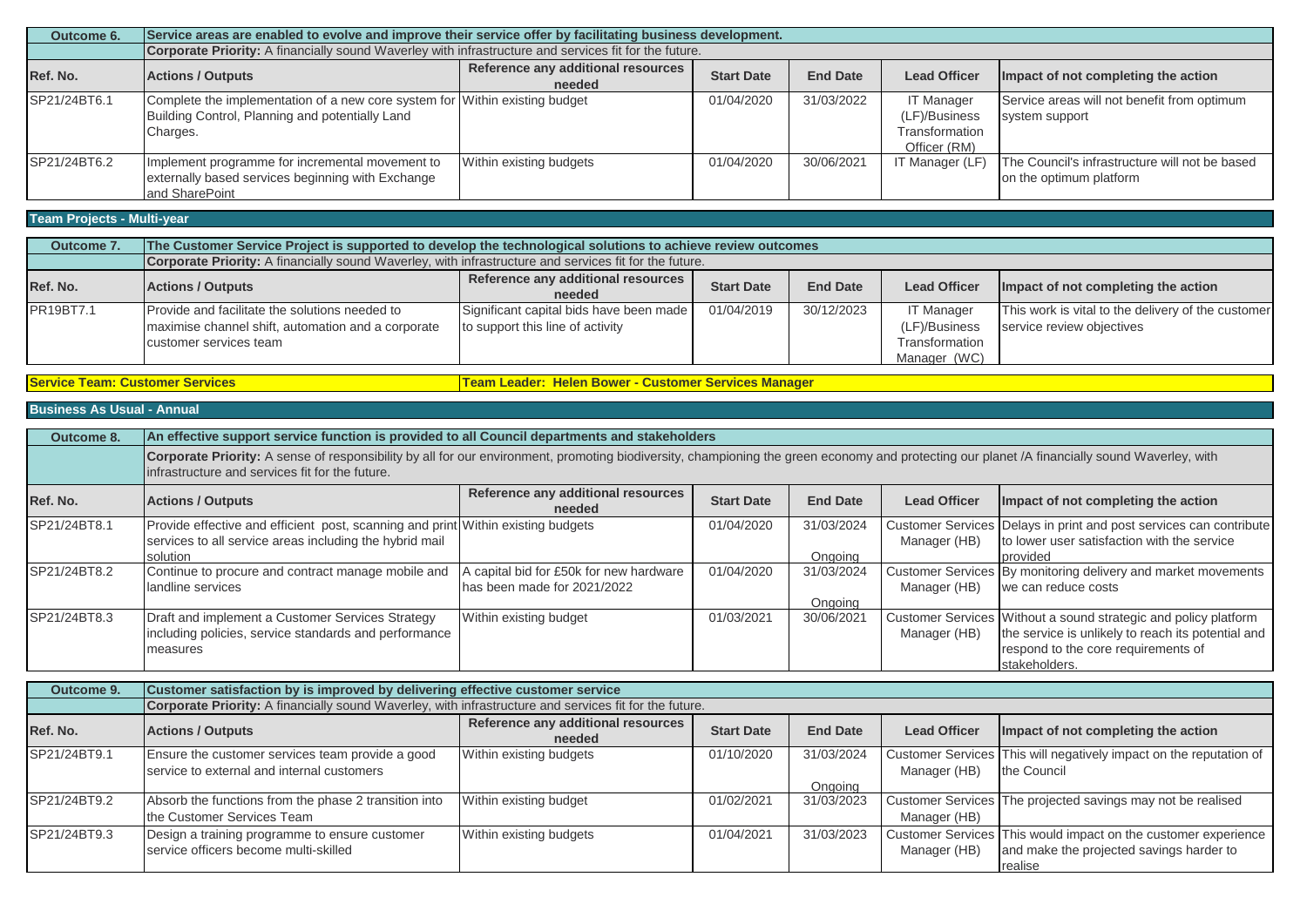## **Business As Usual - Annual**

| Outcome 10.                    | Corporate buildings are safe through effective management of assets                                                                                                                                                                              |                                              |                   |                       |                                             |                                                                                                                                                                 |  |
|--------------------------------|--------------------------------------------------------------------------------------------------------------------------------------------------------------------------------------------------------------------------------------------------|----------------------------------------------|-------------------|-----------------------|---------------------------------------------|-----------------------------------------------------------------------------------------------------------------------------------------------------------------|--|
|                                | Corporate Priority: A sense of responsibility by all for our environment, promoting biodiversity, championing the green economy and protecting our planet /A financially sound Waverley, with<br>infrastructure and services fit for the future. |                                              |                   |                       |                                             |                                                                                                                                                                 |  |
| Ref. No.                       | <b>Actions / Outputs</b>                                                                                                                                                                                                                         | Reference any additional resources<br>needed | <b>Start Date</b> | <b>End Date</b>       | <b>Lead Officer</b>                         | Impact of not completing the action                                                                                                                             |  |
| SP21/24BT10.1                  | Ensure the corporate asset database is up to date,<br>accurate and meets all health and safety<br>requirements.                                                                                                                                  | Within existing budgets                      | 01/04/2020        | 31/03/2024<br>Ongoing | Property and<br>Engineering<br>Manager (NL) | The potential of a serious health and safety<br>breach and significant cost implications                                                                        |  |
| SP21/24BT10.2                  | Ensure all fire risk assessments are carried out to all<br>corporate buildings including pavilions.                                                                                                                                              | Within existing budgets                      | 01/04/2020        | 31/03/2024<br>Ongoing | Property and<br>Engineering<br>Manager (NL) | There will be an increased chance of a fire and<br>a greater chance of casualties as a result of<br>any fire, if appropriate measures and controls              |  |
| SP21/24BT10.3                  | Maintain an effective staff resource to provide a<br>technical competent and responsive service.                                                                                                                                                 | Within existing budgets                      | 01/04/2020        | 31/03/2024<br>Ongoing | Property and<br>Engineering<br>Manager (NL) | are not in place.<br>Any failure to effectively manage assets will<br>increase the potential of health and safety<br>breaches and/or reactive maintenance costs |  |
| SP21/24BT10.4                  | Provide detailed and accurate performance<br>management data to evidence the effectiveness of the<br>inspection regime.                                                                                                                          | Within existing budgets                      | 01/04/2020        | 31/03/2024<br>Ongoing | Property and<br>Engineering<br>Manager (NL) | Corporate decision makers will not have the<br>information they need to scrutinise the<br>effectiveness of the function                                         |  |
| Outcome 11.                    | Flood incidents are minimised by monitoring, maintaining and managing watercourses within the borough                                                                                                                                            |                                              |                   |                       |                                             |                                                                                                                                                                 |  |
|                                | Corporate Priority: A sense of responsibility by all for our environment, promoting biodiversity, championing the green economy and protecting our planet /A financially sound Waverley, with<br>infrastructure and services fit for the future. |                                              |                   |                       |                                             |                                                                                                                                                                 |  |
| D <sub>of</sub> N <sub>o</sub> | Actione / Outpute                                                                                                                                                                                                                                | Reference any additional resources           | $C+$ art Dato     | End Date              | Load Officer                                | llmnact of not comploting the action                                                                                                                            |  |

| Ref. No.      | <b>Actions / Outputs</b>                           | Reference any additional resources<br>needed | <b>Start Date</b> | <b>End Date</b> | <b>Lead Officer</b> | Impact of not completing the action            |
|---------------|----------------------------------------------------|----------------------------------------------|-------------------|-----------------|---------------------|------------------------------------------------|
| SP21/24BT11.1 | Continue to work effectively with our key partners | Within existing budgets                      | 01/04/2020        | 31/03/2024      | Property and        | Increased chances of flooding                  |
|               | (Surrey CC, Environmental Agency and Local Flood)  |                                              |                   |                 | Engineering         |                                                |
|               | Groups) in providing a collaborative approach and  |                                              |                   | Ongoing         | Manager (NL)        |                                                |
|               | solution to water management.                      |                                              |                   |                 |                     |                                                |
| SP21/24BT11.2 | Ensure appropriate inspection and maintenance      | Within existing budgets                      | 01/04/2020        | 31/03/2024      | Property and        | Increased chances of flooding                  |
|               | arrangements are in place to maximise flood        |                                              |                   |                 | Engineering         |                                                |
|               | prevention.                                        |                                              |                   | Ongoing         | Manager (NL)        |                                                |
| SP21/24BT12.3 | Continue to provide an out of hours flood response | Within existing budgets                      | 01/04/2020        | 31/03/2024      | Property and        | Reputational damage if residents are unable to |
|               | service.                                           |                                              |                   |                 | Engineering         | access advice                                  |
|               |                                                    |                                              |                   | Onaoina         | Manager (NL)        |                                                |

# **Team Projects - Multi-year**

| Outcome 12. | The strategy for the maintenance of Waverley owned bus shelters is reviewed and agreed.                |                                                     |                   |                 |                                                           |                                                                                                                                |
|-------------|--------------------------------------------------------------------------------------------------------|-----------------------------------------------------|-------------------|-----------------|-----------------------------------------------------------|--------------------------------------------------------------------------------------------------------------------------------|
|             | Corporate Priority: A financially sound Waverley, with infrastructure and services fit for the future. |                                                     |                   |                 |                                                           |                                                                                                                                |
| Ref. No.    | <b>Actions / Outputs</b>                                                                               | Reference any additional resources<br>needed        | <b>Start Date</b> | <b>End Date</b> | <b>Lead Officer</b>                                       | Impact of not completing the action                                                                                            |
| PR20BT12.1  | Consult with Towns and Parishes about the future<br>management of bus shelters                         | Consultation can be done within existing<br>budgets | 01/01/2020        | 31/03/2022      | (AR)/Head of<br><b>Business</b><br>Transformation<br>(DA) | Strategic Director   The Council will continue to have responsibility<br>for the management and maintenance of these<br>assets |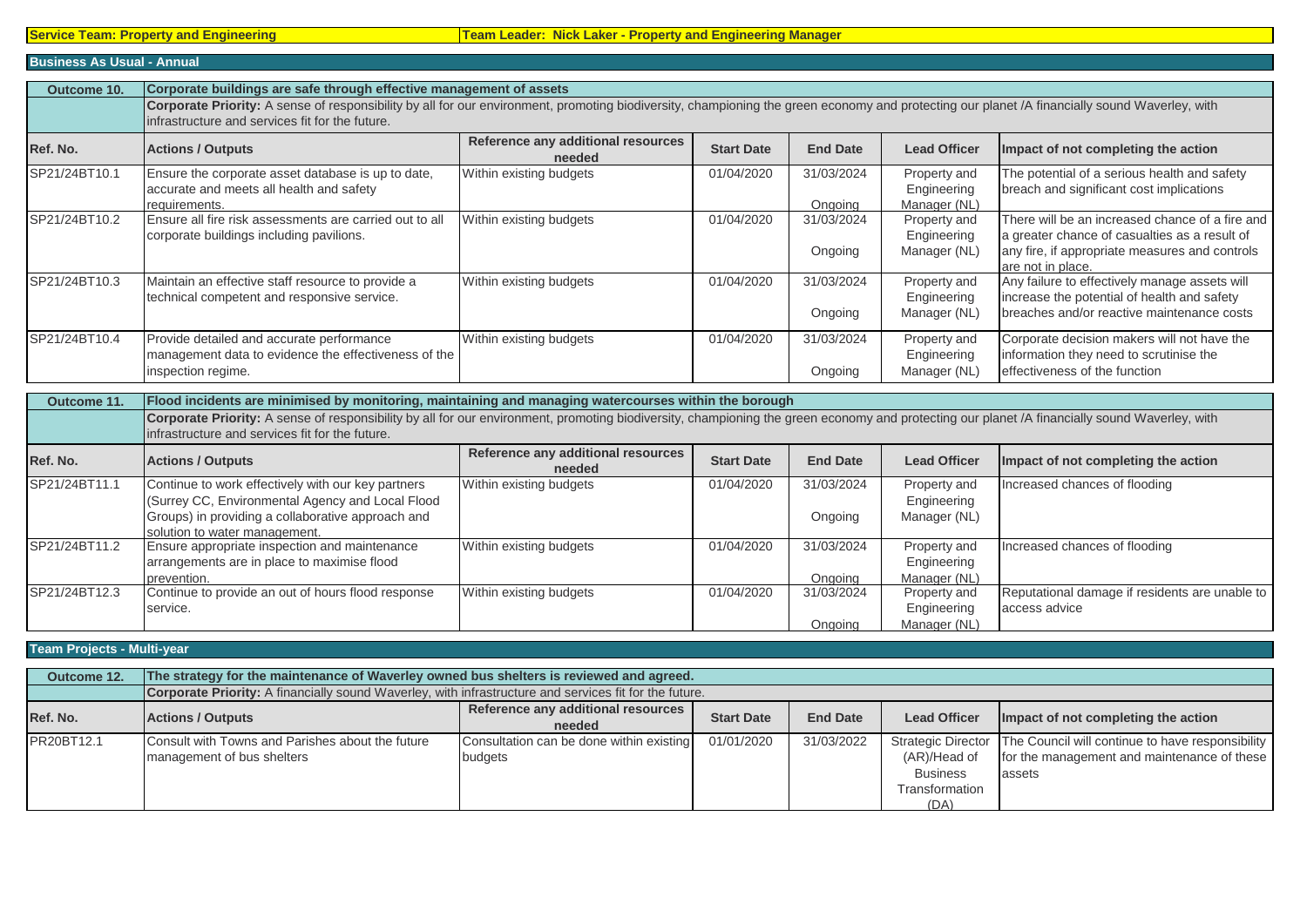# **Corporate & Service Level Projects (Service wide or cross cutting projects) - Multi-year**

| Outcome 13. | Business Transformation Programme - The review of Staff Business Travel CPR19-1 is completed and savings achieved                                                                                                                               |                                                                                                                                                         |                   |                 |                                                   |                                                         |
|-------------|-------------------------------------------------------------------------------------------------------------------------------------------------------------------------------------------------------------------------------------------------|---------------------------------------------------------------------------------------------------------------------------------------------------------|-------------------|-----------------|---------------------------------------------------|---------------------------------------------------------|
|             | Corporate Priority: A sense of responsibility by all for our environment, promoting biodiversity, championing the green economy and protecting our planet /A financially sound Waverley, with<br>infrastructure and services fit for the future |                                                                                                                                                         |                   |                 |                                                   |                                                         |
| Ref. No.    | <b>Actions / Outputs</b>                                                                                                                                                                                                                        | Reference any additional resources<br>needed                                                                                                            | <b>Start Date</b> | <b>End Date</b> | <b>Lead Officer</b>                               | Impact of not completing the action                     |
| PR19BT13.1  | To review staff business travel arrangements, out of<br>pocket travel expenses (such as mileage allowances<br>and rates), identifying alternative cheaper<br>arrangements in support of climate change.                                         | There is a possibility of external legal<br>fees to support a robust change of<br>employment terms and conditions - if a<br>case for change is approved | 01/10/2019        | 30/06/2021      | <b>Business</b><br>Transformation<br>Manager (WC) | The medium term financial plan will not be<br>delivered |

| Outcome 14. | Business Transformation Programme - Service Reviews are completed.                                                                                                                                               |                                              |                   |                 |                                                   |                                                         |
|-------------|------------------------------------------------------------------------------------------------------------------------------------------------------------------------------------------------------------------|----------------------------------------------|-------------------|-----------------|---------------------------------------------------|---------------------------------------------------------|
|             | Corporate Priority: A financially sound Waverley, with infrastructure and services fit for the future.                                                                                                           |                                              |                   |                 |                                                   |                                                         |
| Ref. No.    | <b>Actions / Outputs</b>                                                                                                                                                                                         | Reference any additional resources<br>needed | <b>Start Date</b> | <b>End Date</b> | <b>Lead Officer</b>                               | Impact of not completing the action                     |
| PR19BT14.1  | With the relevant service manager comprehensively<br>review Planning Services operating model, structures<br>and processes to deliver a more modern and efficient<br>and making strong use of technology CPR19-2 | Within existing budgets                      | 01/01/2021        | 30/03/2022      | <b>Business</b><br>Transformation<br>Manager (WC) | The medium term financial plan will not be<br>delivered |
| PR19BT14.2  | With the relevant service manager comprehensively<br>review Building Control operating model, structures<br>and processes to deliver a more modern and efficient<br>and making strong use of technology CPR19-3  | Within existing budgets                      | 01/11/2019        | 31/08/2021      | <b>Business</b><br>Transformation<br>Manager (WC) | The medium term financial plan will not be<br>delivered |
| PR20BT14.3  | With the relevant service manager comprehensively<br>review Licensing, structures and processes to deliver<br>a more modern and efficient and making strong use of<br>technology CPR19-5                         | Within existing budgets                      | 01/04/2021        | 30/03/2022      | <b>Business</b><br>Transformation<br>Manager (WC) | The medium term financial plan will not be<br>delivered |

| Outcome 15. | Business Transformation Programme - Customer Services Programme - The corporate customer services project is delivered, achieving key objectives including cashable savings and<br>improved satisfaction with Council services                  |                                                                                             |                   |                 |                                                                                                          |                                                                                                                               |  |
|-------------|-------------------------------------------------------------------------------------------------------------------------------------------------------------------------------------------------------------------------------------------------|---------------------------------------------------------------------------------------------|-------------------|-----------------|----------------------------------------------------------------------------------------------------------|-------------------------------------------------------------------------------------------------------------------------------|--|
|             | Corporate Priority: A sense of responsibility by all for our environment, promoting biodiversity, championing the green economy and protecting our planet /A financially sound Waverley, with<br>infrastructure and services fit for the future |                                                                                             |                   |                 |                                                                                                          |                                                                                                                               |  |
| Ref. No.    | <b>Actions / Outputs</b>                                                                                                                                                                                                                        | Reference any additional resources<br>needed                                                | <b>Start Date</b> | <b>End Date</b> | <b>Lead Officer</b>                                                                                      | Impact of not completing the action                                                                                           |  |
| PR18BT15.1  | Lead the Corporate Review and co-ordinate the work<br>carried out by the individual work-streams.                                                                                                                                               | Capital submission submitted for £150k<br>for 2019/2020 and a further £100k in<br>2020/2021 | 01/09/2018        | 31/03/2022      | <b>Business</b><br>Transformation<br>Manager (WC) /<br><b>Head of Business</b><br>Transformation<br>(DA) | Projected cashable savings will not be<br>delivered thus impacting on budget planning                                         |  |
| PR19BT15.2  | Engage effectively with partner organisations to deliver Potentially additional investment may be<br>cross boundary solutions where the business case can required<br>be proven                                                                 |                                                                                             | 01/04/2019        | 31/03/2022      | <b>Business</b><br>Transformation<br>Manager (WC)                                                        | Any missed opportunity may result in<br>unnecessary additional cost and poorer<br>accessibility from the customer perspective |  |
| PR19BT15.3  | Lead the Channel Shift work-stream and in conjunction On overall capital bid has been<br>with other service areas (e.g. IT) develop options and<br>solutions which can deliver on the business plan<br><b>objectives</b>                        | submitted for the Customer Service<br>work programme                                        | 01/04/2019        | 31/03/2023      | <b>Business</b><br>Transformation<br>Manager (WC)                                                        | Cashable savings are envisaged. If these are<br>not realised it could impact on the overall<br>budget position.               |  |